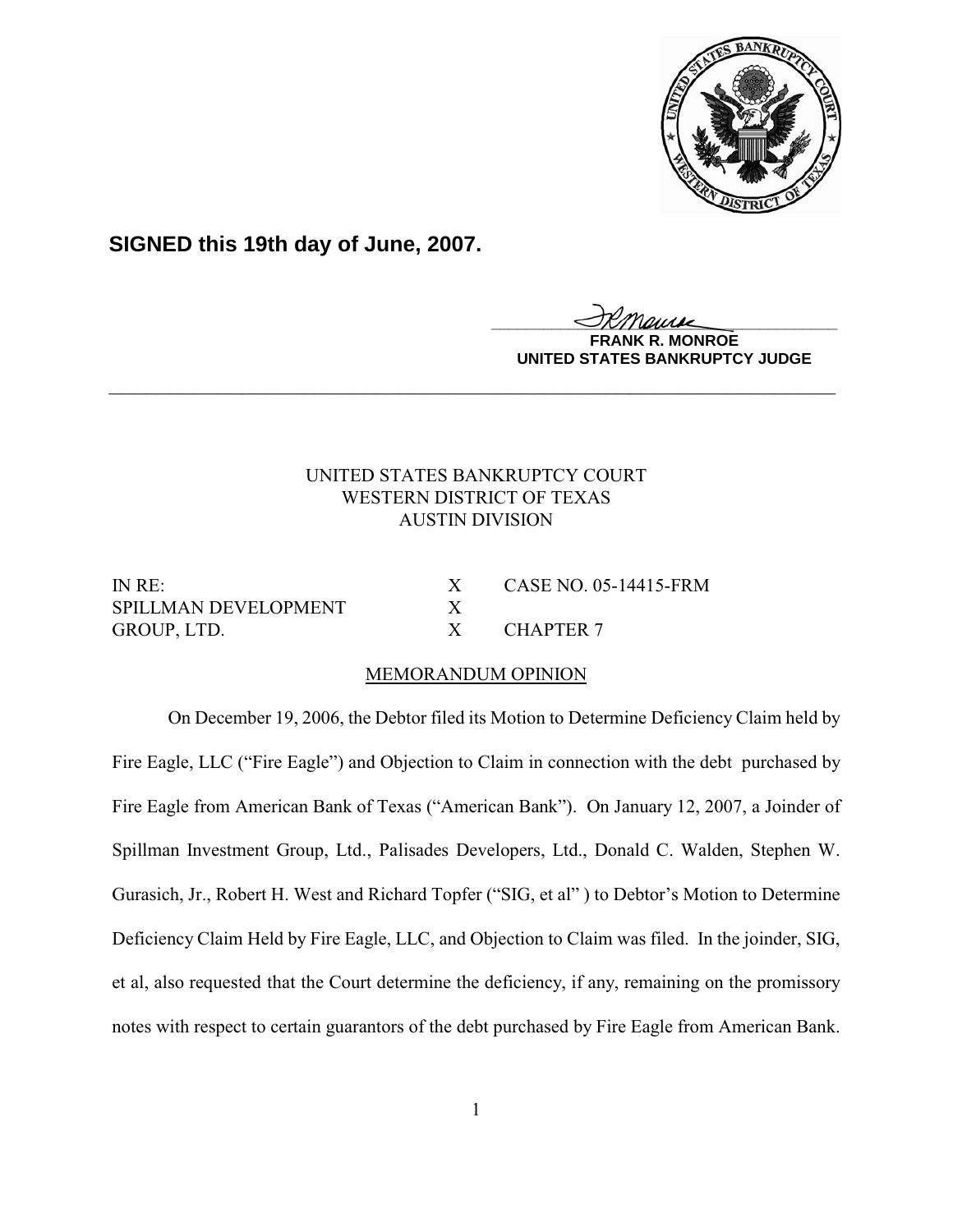Seven individuals executed limited guarantees with respect to the American Bank debt. However, only four individuals have requested that this Court determine if any deficiency remains with respect to their guarantees, Donald C. Walden, Stephen W. Gurasich, Jr., Robert H. West and Richard Topfer ("Guarantors"). This ruling, therefore, only relates to these Guarantors and SIG as the Court clearly does not have jurisdiction over anyone who is not a party to this contested matter.

Fire Eagle filed its Motion to Dismiss for Want of Jurisdiction and to Invoke Bankruptcy Rule 7001 and 7016 ("Motion to Dismiss") and subsequently filed its Memorandum In Support of Motion to Dismiss for Lack of Subject Matter Jurisdiction Over Non-Debtor Guarantors claiming this Court did not have jurisdiction over its dispute with the third party guarantors.

The Court held a hearing on the Motion to Determine Deficiency Claim and Objection to Claim and the Motion to Dismiss on February 12, 2007 after which the Court invited the parties to submit additional briefing on whether the Court had subject matter jurisdiction over the dispute between Fire Eagle and SIG, et al, to determine the amount of deficiency, if any, owing under the notes purchased by Fire Eagle from American Bank. Fire Eagle then filed its Supplemental Motion to Dismiss for Want of Subject Matter Jurisdiction Over Non-Debtor Parties and for Abstention and its Supplemental Memorandum in Support and SIG, et al, filed its Post-Hearing Brief in Support of the Court's Subject Matter Jurisdiction Over Non-Debtor Parties.

The Court has jurisdiction to determine if it has jurisdiction to adjudicate Fire Eagle's claim against the independent third party non-debtor Guarantors and SIG and enter a final order thereon. And, if the Court finds it does have jurisdiction, then it may enter a final order on the merits of the dispute under 28 U.S.C. §1334(a),(b) and (d), 28 U.S.C. §157(a) and (b)(1),(b)(3) and (c)(1), 28 U.S.C. §151 and the Standing Order of Reference from the United States District Court for the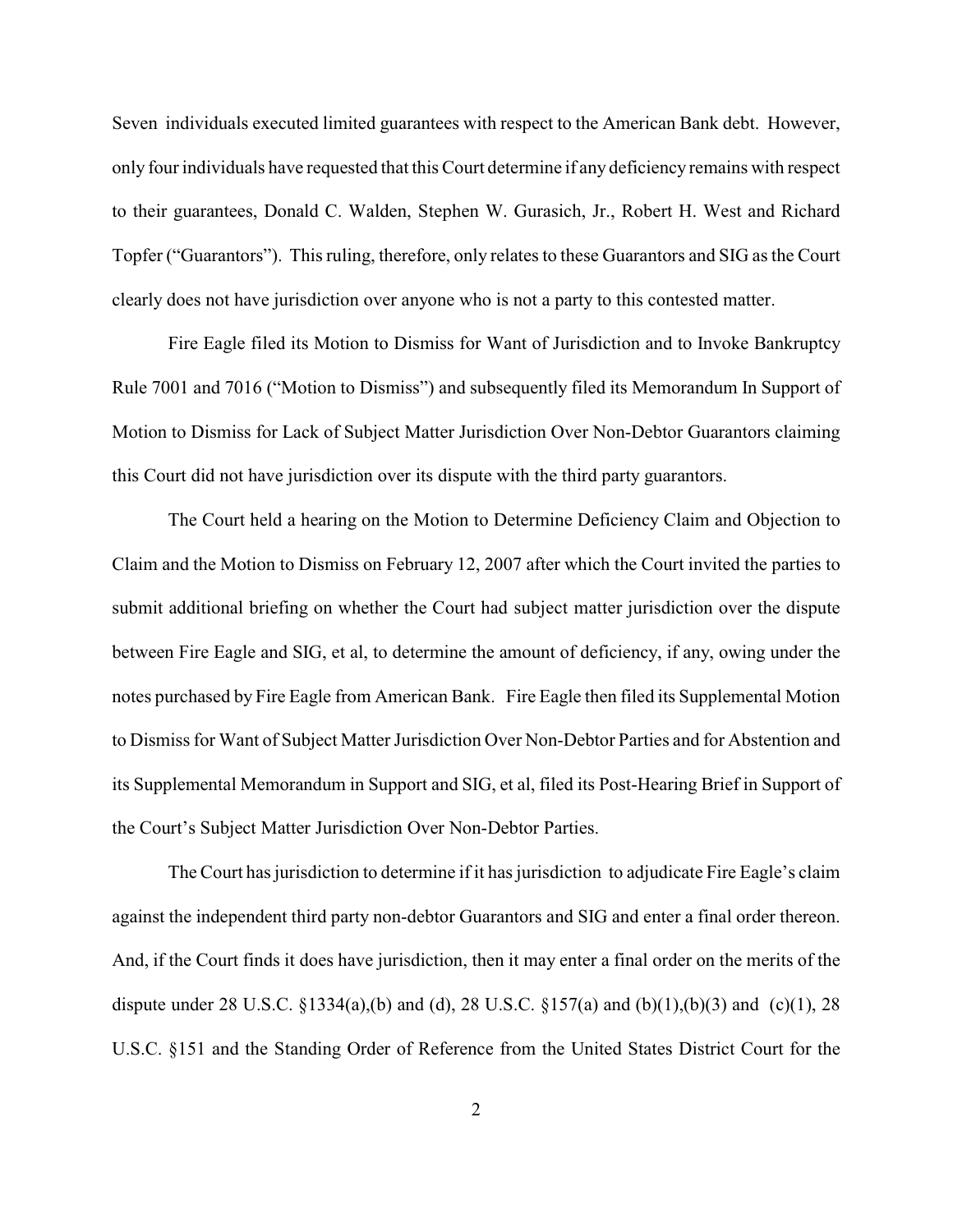Western District of Texas.

#### Findings of Fact

#### How We Got Here

The Debtor initially filed for relief under Chapter 11 of the Bankruptcy Code on August 5, 2005. Prior to the filing, American Bank loaned money to the Debtor secured by liens on substantially all of the Debtor's assets. This loan was evidenced by promissory notes which when combined had a balance due of \$8,111,926.44 on the date of filing of the Debtor's petition. American Bank assigned the notes, security agreements and the deeds of trust related thereto to Fire Eagle pursuant to a purchase agreement effective October 6, 2006 (more than a year after Debtor's bankruptcy filing). Fire Eagle filed a notice of transfer as well as a proof of claim on October 17, 2006 (Claim No. 22) with respect to the pre-petition debt in the amount of \$8,111,926.44. Under the "Assignment Agreement/Senior Loan Documents" American Bank assigned the full indebtedness, which at the time included principal, accrued interest and legal fees of \$9,123,618.65 to Fire Eagle (the "First Lien Debt"). The accrued interest included in such amount of approximately \$884,000 was calculated at the non-default rate as specified in the promissory notes. Fire Eagle acknowledged this non-default rate interest in its proof of claim.

Several limited guarantees were executed in connection with the First Lien Debt and likewise assigned to Fire Eagle. And, a related entity of the Debtor, Spillman Investment Group, Ltd. ("SIG"), pledged a certificate of deposit ("CD") in the amount of \$1,200,000.00 to American Bank to secure payment of the First Lien Debt. It was also assigned to Fire Eagle and is the subject of a related interpleader action in state court, being *American Bank of Texas v. Spillman Investment Group, Ltd., and Fire Eagle, L.L.C., Cause No. D-1-GN-06-003885, in the District Court, 201<sup>st</sup>*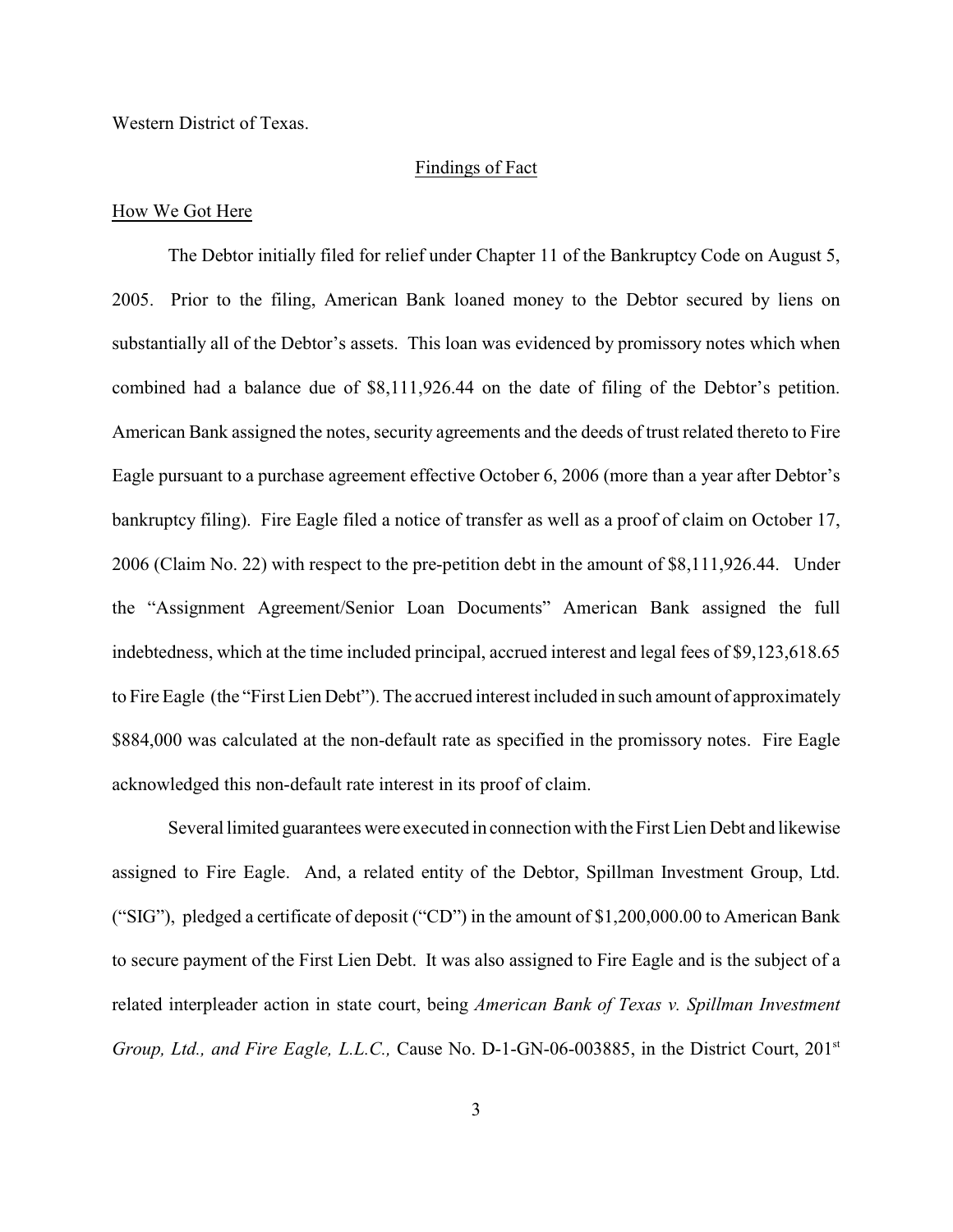Judicial District, Travis County, Texas.

The Debtor owned<sup>1</sup> and operated a golf course. The Court valued the golf course at approximately \$6,900,000.00 for Chapter 11 plan purposes. After attempts to confirm the Debtor's and Fire Eagle's plans failed, it became abundantly clear that there were only two groups with the motivation to pay more than the true market value of the golf course; Fire Eagle on the one hand and the Guarantors of the First Lien Debt and SIG on the other.<sup>2</sup> SIG owned property next to the golf course on which a high end hotel was being planned which in all likelihood would increase the value of the course over time. And, the Guarantors were interested in extinguishing their guarantees by purchasing the golf course at an amount close to or equal to the First Lien Debt. Fire Eagle was incentivized by wanting to protect its  $2<sup>nd</sup>$  lien debt of \$4,100,000.00 as reflected in its proof of claim filed December 2, 2005 (Claim 14), but then amended on August 23, 2006 to \$3,794,191.77 (Claim 21).

So, the Court, in this unusual situation, elected to enter an order allowing these parties to bid on the property. On November 30, 2006, at the auction held in the courtroom and on the record, Fire Eagle purchased the golf course by credit bidding \$9,300.000.00 under 11 U.S.C. §363(k). This amount exceeded the market value previously placed on the property and exceeded the amount of the First Lien Debt. Pursuant to the "Agreed Order Approving Sale of Assets" entered by this Court on December 7, 2006 the \$9,300,000.00 was to be applied against the indebtedness owed to Fire

 $<sup>1</sup>$  Actually the Debtor had procured a 99 year lease on which to build and operate the course.</sup>

 $<sup>2</sup>$ Some, not all, of the Guarantors and SIG had formed a new entity (Falcon Golf Club Partners) which</sup> would own and operate the course if successful in the bidding process.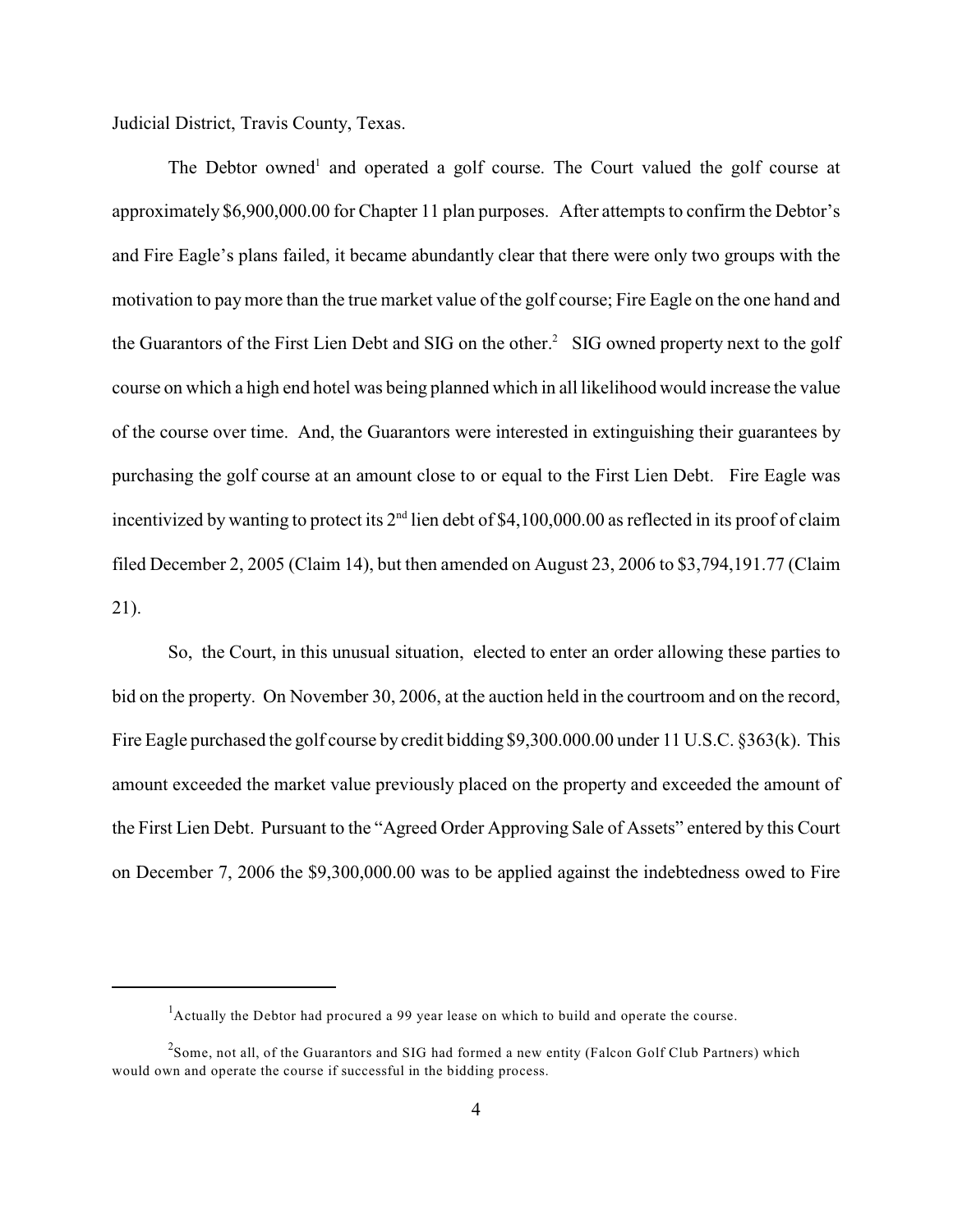Eagle. $3$ 

#### The Dispute

A dispute has arisen concerning the remaining deficiency amount, if any, owed on the First Lien Debt. The Debtor and SIG, et al, claim that based on the calculations contained in the transfer documents from American Bank to Fire Eagle, and given a prior payment of \$500,000 from cash collateral to Fire Eagle and the \$9,300,000.00 credit bid, the First Lien Debt and any guarantor liability has been satisfied.

Fire Eagle asserts that there is a deficiency owed for which the Guarantors are liable and to which the CD may be applied at least with respect to state law. Fire Eagle's calculation includes a retroactive application of a default interest rate (18%) on the principal amounts owed under the First Lien Debt from August 1, 2005 forward. Further, Fire Eagle seeks additional attorneys' fees it believes can be collected under the promissory notes and also argues a different allocation of its credit bid with respect to the First Lien Debt and other debt it holds.

#### The Court's Jurisdictional Determination

The Court entered an Interim Order on Debtor's Motion to Determine Deficiency Claim Held by Fire Eagle, LLC and Objection to Claim on May 21, 2007 wherein the Court determined that Fire Eagle has no deficiency claim against the Debtor's estate under the First Lien Debt as Fire Eagle credit bid the full amount due under the First Lien Debt plus an additional \$538,437.05 in order to buy the property securing the First Lien Debt pursuant to 11 U.S.C. §363(k). In reaching its decision, the Court determined that when a creditor holds more than one secured debt upon property

 $3$ The Agreed Order Approving Sale actually authorizes the sale to Fire Phoenix, LLC which is a related entity of Fire Eagle formed to hold the golf course investment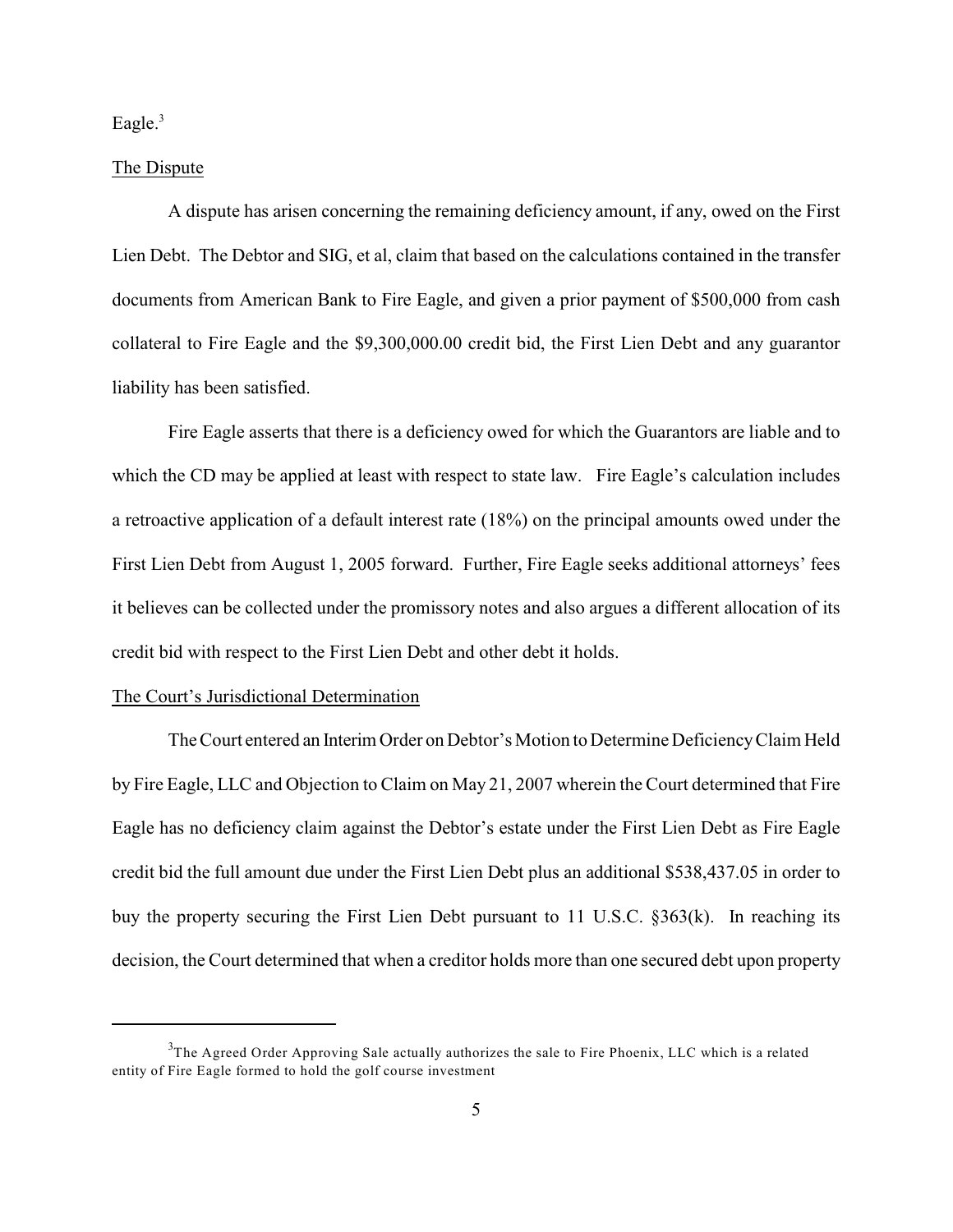of the estate being sold and is the successful bidder using the benefit of a credit bid under §363(k), the "credit bid" should be applied to the secured debts in order of their priority; i.e. first to the first lien, next the second and so on until the amount of the credit bid has been fully used. On that basis, the Court ruled that, the debt represented by the First Lien Debt had been fully extinguished by Fire Eagle's credit bid.

### Issues Presented

1. Does the bankruptcy court have subject matter jurisdiction to determine the liability of the Guarantors and the collateral pledged by SIG for the First Lien Debt?

2. Assuming the Court has jurisdiction, is there a deficiency claim Fire Eagle can enforce against the Guarantors and the collateral pledged by SIG for the First Lien Debt?

## Conclusions of Law

Federal courts are courts of limited jurisdiction, and bankruptcy courts are no exception. Their jurisdiction is "wholly 'grounded in and limited by statute.' "*See Bass v. Denney (In re Bass),* 171 F.3d 1016, 1022 (5<sup>th</sup> Cir. 1999)(quoting *Celotex Corp. v. Edwards*, 514 U.S. 300, 307, 115 S.Ct. 1493, 131 L.Ed.2d 403 (1995)). However, Congress intended to grant comprehensive jurisdiction to the bankruptcy courts so that they might deal efficiently and expeditiously with all matters connected to the bankruptcy estate. *Celotex Corp*. 514 at 307. The bankruptcy court's jurisdiction is divided into "core" and "non-core" proceedings. Core proceedings arise under title 11 or arise in a case under title 11. See, 28 U.S.C. §157(b). Non-core proceedings are those proceedings that are otherwise related to a case under title 11. See, 28 U.S.C. §157(c)(1). Bankruptcy judges may enter all appropriate orders and judgments in core proceedings, but unless the parties consent to core treatment, a bankruptcy judge must submit proposed findings of fact and conclusions of law in non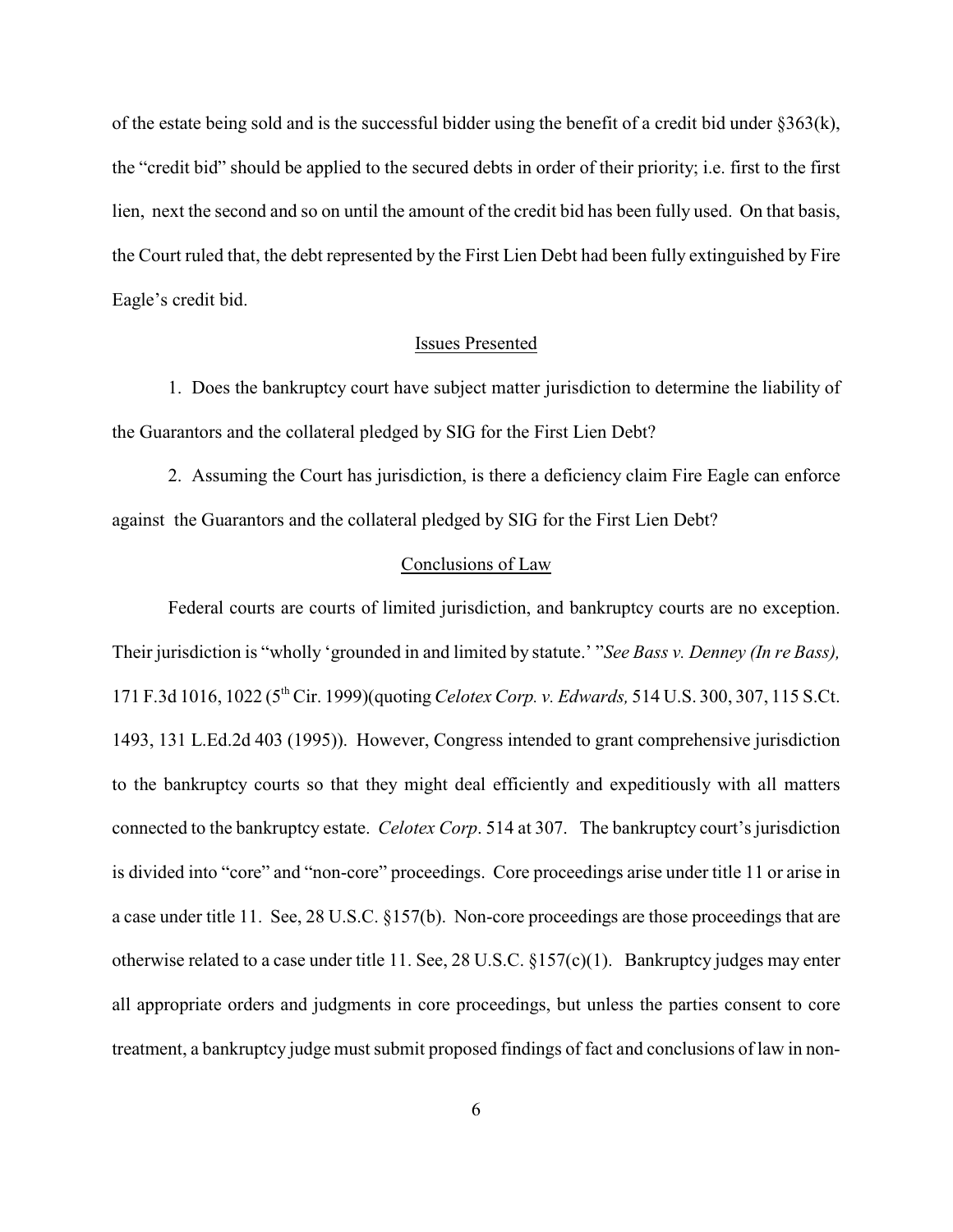core proceedings to the district court. *EOP-Colonade of Dallas Limited Partnership v. Faulkner (In re Stonebridge Technologies, Inc.*), 430 F.3d 260 (5<sup>th</sup> Cir. 2005). See, 28 U.S.C. §157(b) and (c).

To determine whether a particular matter falls within general bankruptcy jurisdiction, one must determine whether the outcome of that proceeding could have any conceivable effect on the estate being administered in bankruptcy. *Wood v. Wood (In re Wood)*, 825 F.2d 90, 93 (5<sup>th</sup> Cir. 1987). More specifically, an action is related to bankruptcy if "the outcome could alter the debtor's rights, liabilities, options, or freedom of action (either positively or negatively) and which in any way impacts upon the handling and administration of the bankrupt estate." *In re Majestic Energy Corp.,* 835 F.2d 87, 90 (5<sup>th</sup> Cir. 1988)(quoting *Pacor, Inc. v. Higgins,* 743 F.2d 984, 994 (3d Cir. 1984)).

Fire Eagle claims that the dispute between SIG, et al, and itself concerning the amount, if any, of the deficiency that can be enforced against the Guarantors and SIG's collateral after the sale is not a "related to" proceeding as bankruptcy courts "have no jurisdiction over proceedings that have no effect on the debtor.". *Celotex Corp. v. Edwards,* 514 U.S. 300, 115 S.Ct. 1493, 131 L.Ed. 2d 403 (1995) FN6. Fire Eagle also claims that *In re Five Boroughs Mortgage Co.,* 176 B.R. 708 (Bankr. E.D.N.Y. 1995) and *In re Home and Hearth Piano Parkway, L.P.,* 320 B.R. 596 (Bankr. N.D. Tex. 2004) are compelling authority supporting its position that a claim for bankruptcy purposes is different from the debt owed under state law. The Court disagrees with the applicability of those cases to the one at bar. In *Five Boroughs* and *Home and Hearth* the automatic stay had been lifted to allow the mortgagees to proceed with their foreclosure rights under state law. The courts in both cases acknowledged that the amount of debt owed by the mortgagor/borrower to the mortgagee/lender pursuant to their contractual relationship could be different than the mortgagees' actual claim amounts allowed for bankruptcy purposes as a result of the application of substantive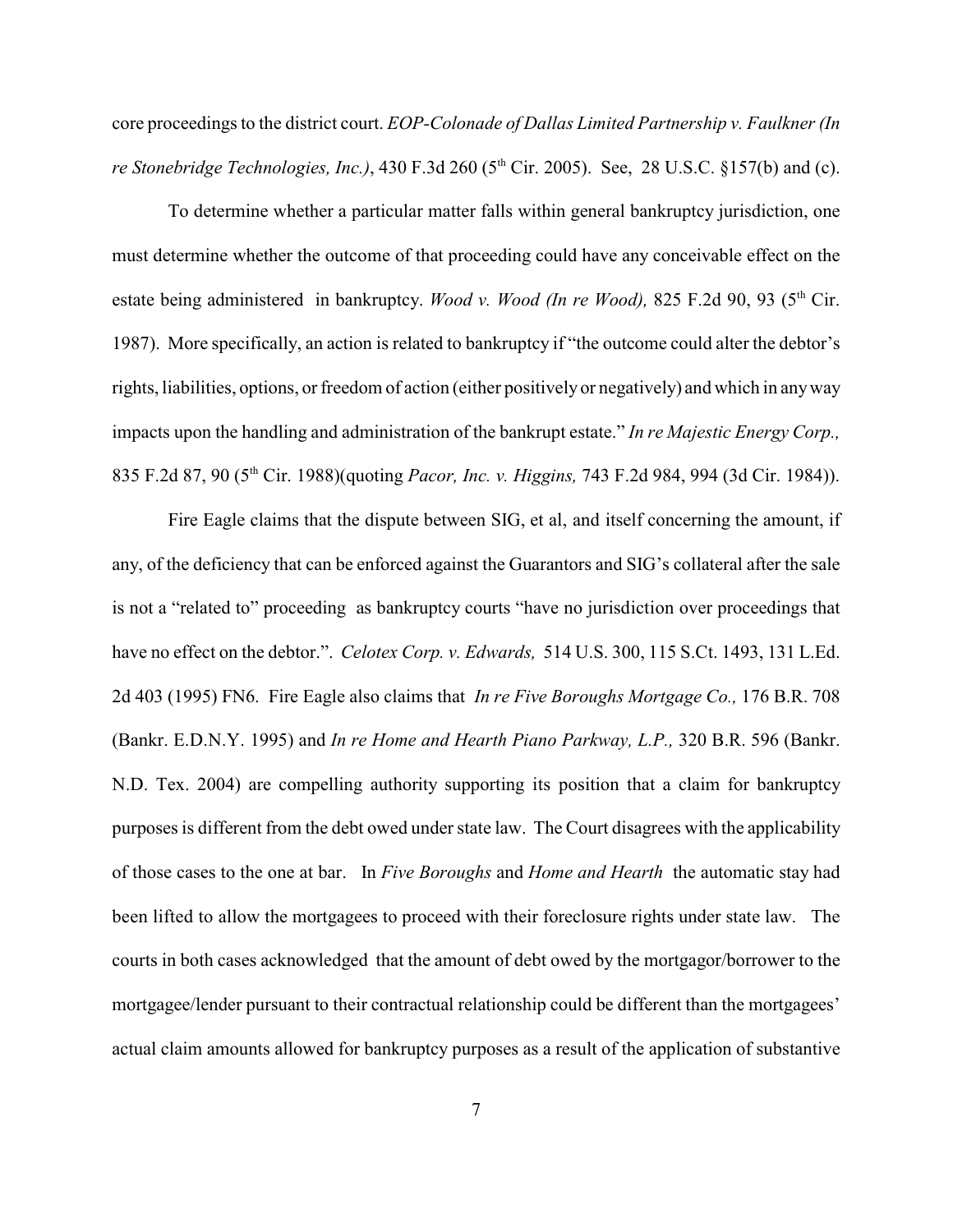state law governing the parties' respective rights and obligations when a foreclosure occurs under that state law.

Here, however, Fire Eagle elected to buy the property at a sale conducted by the Court pursuant to §363 of the Bankruptcy Code by using rights granted to it by §363(k) to credit bid its secured debts. Fire Eagle did not pursue the Motion for Relief from Stay it filed November 17, 2006 so that it could proceed with its foreclosure remedies under state law. Instead, it participated in a sale held in open Court on November 30, 2006 as ordered by this Court's Order Regarding Debtor's Motion to Modify Sales Procedures In Connection With the Proposed Sale of Certain of the Debtor's Assets, which Order, although entered November 30, 2006, memorialized the Court's ruling in open court on November 2, 2006 which set the guidelines for the bidding. This is a huge distinction. Had Fire Eagle pursued the lifting of the stay and foreclosed under state law, circumstances indeed would be different.

 Further, *Five Boroughs* does not address "related to" jurisdiction in the context of guarantor relationships. And, Judge Houser in *Home and Hearth* with respect to the lender's claims against the guarantors determined that in that particular case (where the lender's loan is non-recourse), that "it is hard to see how the claims could be 'related to' the case, since the outcome of that dispute will have no effect on the remaining estate being administered in bankruptcy." *Home and Hearth* at 613. There is no detailed discussion as to why there would be no effect on the estate if the guarantors were liable on their guarantees.

More on point is a line of cases that have not only recognized, but have discussed why an action against guarantors of a debtor's obligation is "related to" the bankruptcy case so as to confer jurisdiction. *Dak Mfg. Corp. v. Coordinated Components Corp. (In re Dak Mfg. Corp.),* 73 B.R.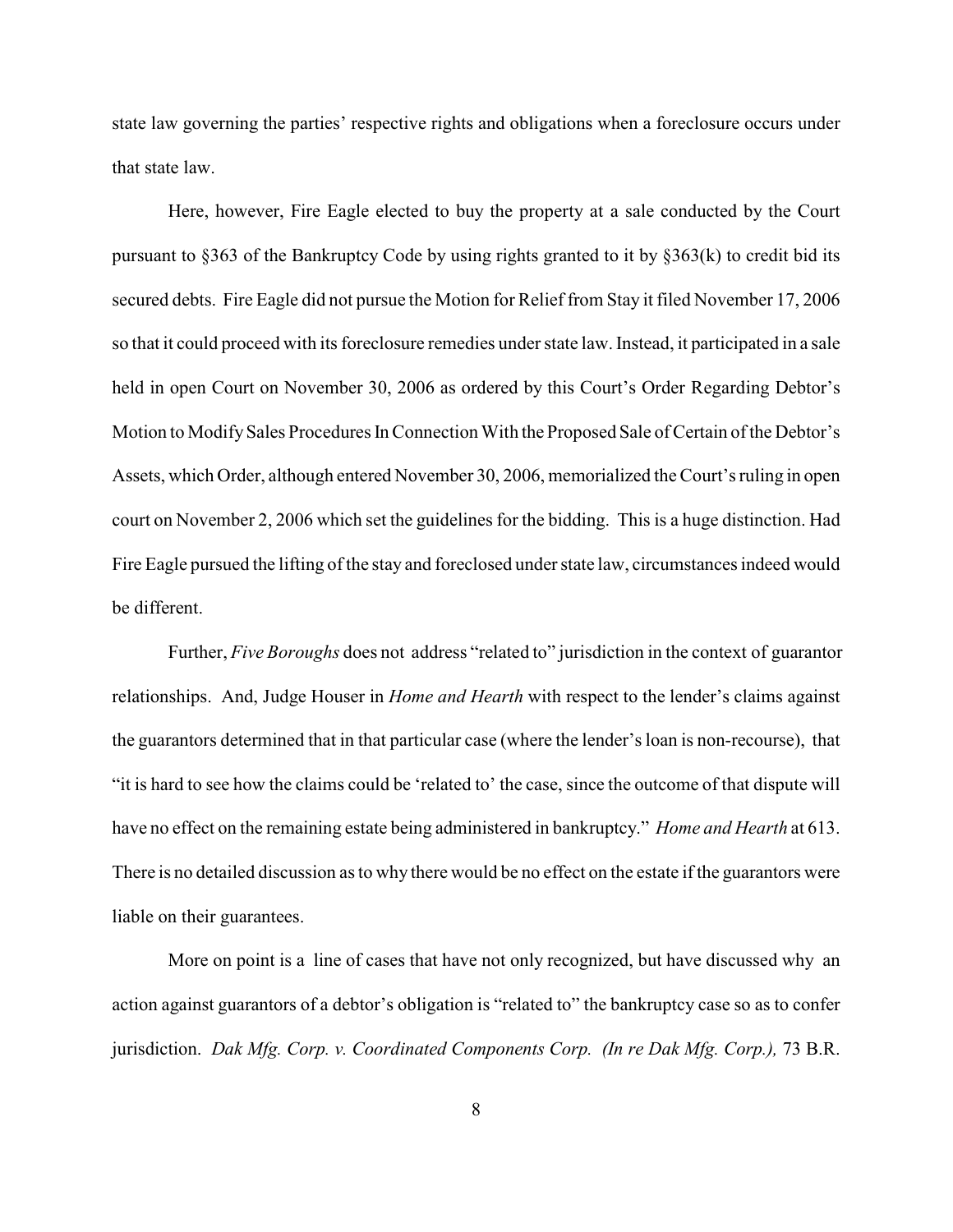917 (Bankr. D.N.J. 1987); *Equimark Commericial Fin. Co. v. Novachich (In re Showcase Natural Casing Co.),* 54 B.R. 142 (Bankr. S.D. Ohio 1985); *Mimbres Valley Bank v. Greeman (In re Greeman Motors, Inc.),* 22 B.R. 1 (Bankr. D.N.M. 1982). So, it is not surprising that a lawsuit seeking to enjoin suits by creditors of the debtor against guarantors is "related" because enforcing a judgment against a guarantor "'could conceivably' affect the administration of debtor's plan." *American Hardwoods, Inc. v. Deutsche Credit Corp. (In re American Hardwoods, Inc. ),* 885 F.2d 621, 624 (9<sup>th</sup> Cir. 1989)

In *In re Showcase Natural Casing Co.*, the defendants (guarantors) filed a motion to dismiss on the grounds that the bankruptcy court was without jurisdiction over the matter. In ruling that "related to"jurisdiction did exist, the court pointed out that if there was a holding of liability against the defendants on their guaranty, the plaintiff's claim against the debtor would be reduced.

An action is related to bankruptcy if "the outcome could alter the debtor's rights, liabilities, options, or freedom of action (either positively or negatively) and which in any way impacts upon the handling and administration of the bankrupt estate." *In re Majestic Energy Corp.,* 835 F.2d at 90 (emphasis added). See also, *Copelin v. Spirco, Inc.*, 182 F.3d 174 (3<sup>rd</sup> Cir. 1999) "[T]he key word is 'conceivable.' Certainty or even likelihood [of effect on the estate being administered in bankruptcy] is not a requirement." (Internal quotation marks and citation omitted; alteration in original)); *In re Titan Entergy*, 837 F.2d 325, 330 (8<sup>th</sup> Cir. 1998)("[E]ven a proceeding which portends a mere contingent to tangential effect on a debtor's estatemeets the broad jurisdictional test [for 'related to' jurisdiction]."); 1 Lawrence P. King, Collier on Bankruptcy [3.01 [4][c] at 3-26 (15<sup>th</sup> ed. 1998)("'[A]utomatic' liability of the estate is not the sine qua non for related to jurisdiction; all that is necessary is that there could 'conceivably' be some effect upon the estate as a consequence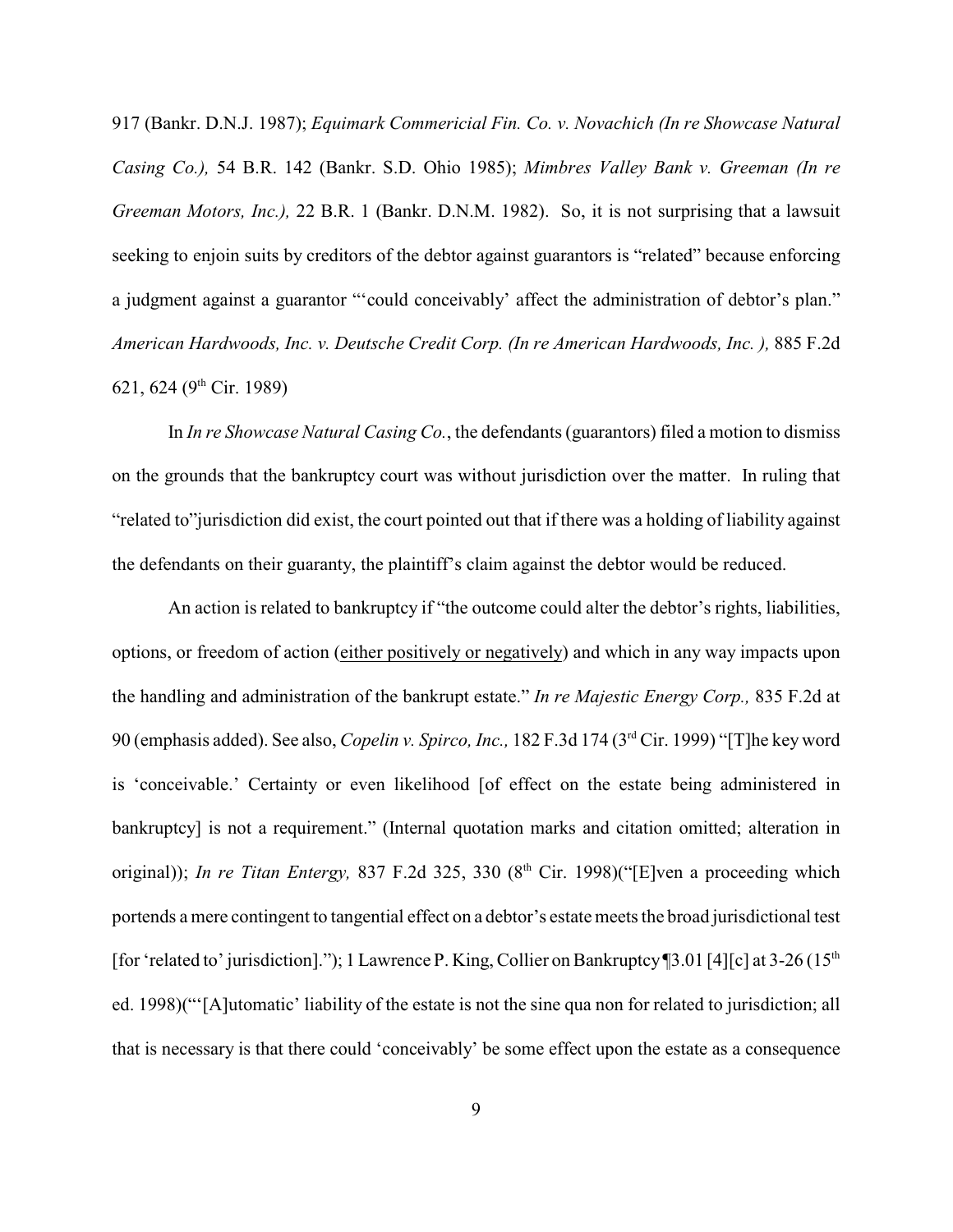of the litigation in question.") See also, *Lindsey v. O'Brien, Tanski, Tanzer and Young Health Care Providers of Connecticut, (In re Dow Corning Corporation),* 86 F.3d 482, 491 (6<sup>th</sup> Cir. 1996).

SIG, et al, argue that if Fire Eagle is successful and the Guarantors do owe additional funds on their guarantees, then the Guarantors would have subrogation claims under 11 U.S.C. §509 against the Debtor which could in turn have a conceivable effect on the Debtor's bankruptcy estate. Fire Eagle counters that the rights of a co-debtor to a subrogation claim under §509 are limited as §509(b) limits the subrogation claim of the guarantor who pays to the amount of the claim of the primary creditor which was allowed under §502. Therefore, Fire Eagle asserts that even if a state court proceeding resulted in there being a deficiency judgment against the Guarantors, the §509 subrogation claims could not exceed the allowed claim of Fire Eagle in the bankruptcy on its First Lien Debt; and since this Court has ruled that it was fully satisfied by its credit bid, there is no remaining deficiency for bankruptcy purposes. Further, Fire Eagle asserts that the Guarantors' inequitable conduct throughout the bankruptcy would further preclude subrogation.

Any suggestion that possible claims of the Guarantors under §509 might be limited by the provisions of 11 U.S.C. §502 or might be disallowed under equitable principles would, of necessity, involve additional litigation in this Court and could conceivably have an effect-positively or negatively-on the estate. Further, assuming that Fire Eagle should successfully collect any deficiency from the Guarantors or SIG's collateral, and even assuming that the Guarantors' claims could not be subrogated, the total amounts due on claims against the bankruptcy estate would be decreased as Fire Eagle would be in a position where it has been paid in full on its First Lien Debt for bankruptcy purposes, and any money it received from the Guarantors or SIG's collateral would have to be applied against other debt owed to Fire Eagle by the Debtor; otherwise a windfall to Fire Eagle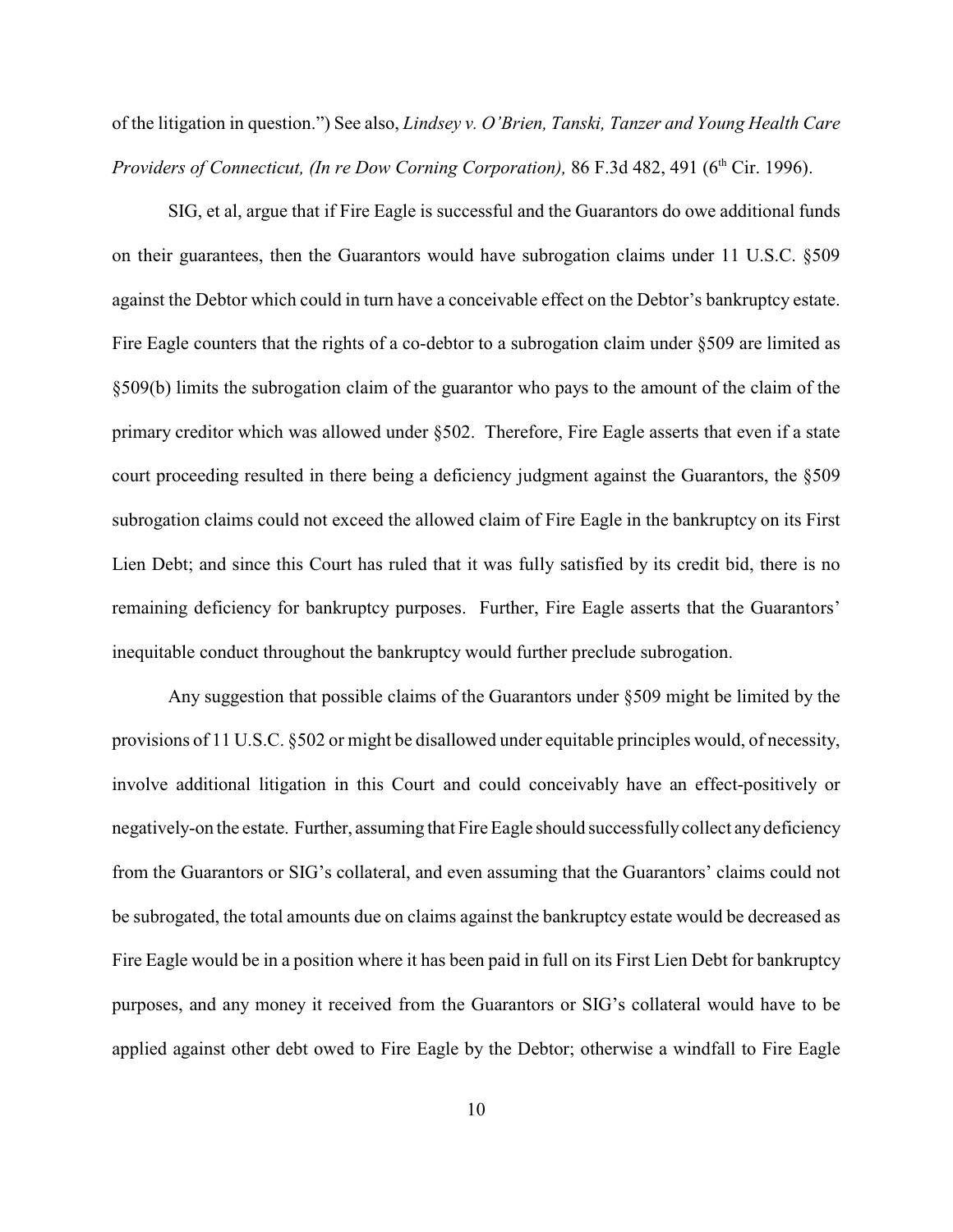would result. This decrease would inure to the benefit of all other unsecured creditors, each of whom would then share in the disbursement that would otherwise have been paid to Fire Eagle. Randall & Blake, Inc. v. Evans (In re Canion). 196 F.3d 579, 586 (5<sup>th</sup> Cir. 1999)( Claims between two non-debtors that will potentially reduce the bankruptcy estate's liabilities produces an affect on the estate sufficient to confer "related to" jurisdiction).

Fire Eagle has also suggested that the determination of the deficiency, if any, owed by the Guarantors or enforced against SIG's collateral can have no effect on the administration of the estate because there is no estate, all assets of the Debtor having been sold by order of the Court. However, Fire Eagle's Motion to Convert the case to a Chapter 7 proceeding confirms that Fire Eagle itself does not believe this argument, as Fire Eagle has consistently argued to the Court that the estate owns valuable Chapter 5 causes of action primarily against insiders; some of the same people/entities that guaranteed and further collateralized the First Lien Debt when it was owed to American Bank.

This Court has at a minimum "related to" jurisdiction over the dispute between Fire Eagle and SIG, et al, concerning the amount, if any, of the deficiency owed by the Guarantors or collectible against SIG's collateral after the sale of Debtor's assets for a §363(k) credit bid of \$9,300,000.00. The amount of any such deficiency will conceivably affect the administration of the bankruptcy estate by affecting the amount of Fire Eagle's claim in this case, thereby affecting the percentage distributions to other creditors in the case, and this will be true whether the Guarantors are able to file their own subrogation claims against the estate pursuant to §509 or are equitably subordinated pursuant to §510.

Judicial economy and principles of equity weigh against allowing a state court to determine the Guarantors' liability if this Court has "related to" jurisdiction. See, *Plessey Precision Metals,*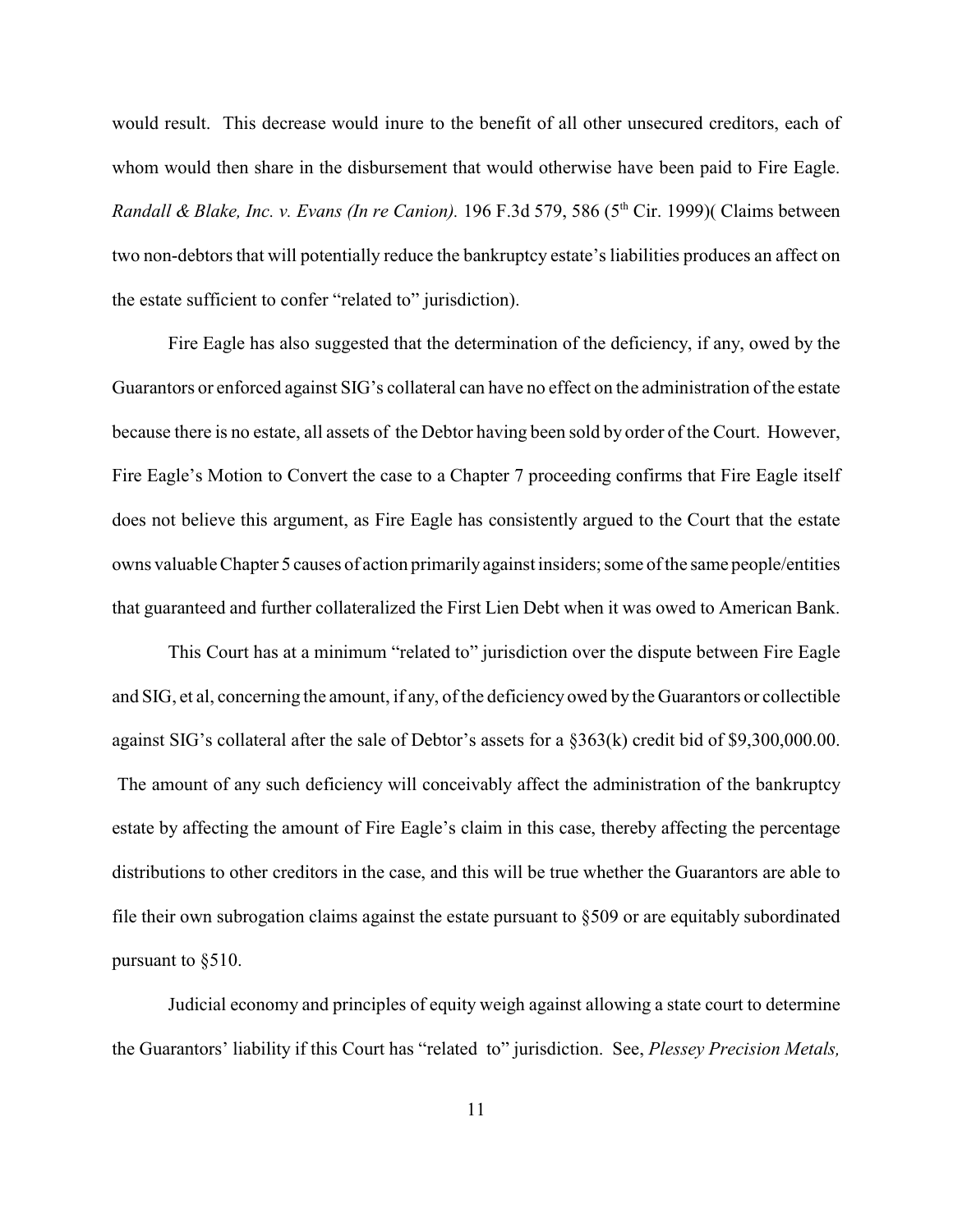*Inc. v. The Metal Center, Inc., (In re The Metal Center, Inc.),* 31 B.R. 458 (Bankr. Conn. 1983); *Aetna Casualty & Surety Co., v. Dauria, (Matter of Pine Associates),* 40 B.R. 683 (Bankr. Conn. 1984). There is a possibility of inconsistent results if the determination of guarantor liability is not determined by the bankruptcy court but instead by a state court. Fire Eagle has consistently argued that the Court's valuation of the Debtor's real estate for plan purposes of \$6,900,000.00 is somehow determinative of how much of its credit bid is to be applied to the First Lien Debt and how much is to be applied or allocated to its other debt. Such argument is specious. As a matter of law the Court's determination of a value of \$6,900.000.00 for the golf course related solely to the Debtor and Fire Eagle's Chapter 11 plans and is binding for no other purpose. See, 11 U.S.C. §506(a)(1). *In re Cason,* 190 B.R. 917, 925 (Bankr. N.D. Ala. 1995)( There can be several valuations in the course of a case. "Nothing in §506 mandates that the value of collateral be fixed in a single valuation for ALL purposes." (emphasis in original); *Fairchild v. Lebanon Production Credit Association,* (*Matter of Fairchild)* 31 B.R. 789, 795 (Bankr. S.D. Ohio 1983) ("A determination of the amount of a secured claim in one aspect of a bankruptcy proceeding is not necessarily *res judicata* in other aspects of a proceeding.") This Court has already determined in the Interim Order Regarding Debtor's Motion to Determine Deficiency Claim Held by Fire Eagle, LLC and Objection to Claim entered May 21, 2007 that the First Lien Debt has been paid in full and that the non-default interest rate is applicable.

Having decided that the competing claims of Fire Eagle's and the Guarantors as to the existence of a deficiency are within the general bankruptcy "related to" jurisdiction, this Court must also decide whether the claims qualify as "core" claims. A proceeding is core "if it invokes a substantive right provided by title 11 or if it is a proceeding that, by its nature, could arise only in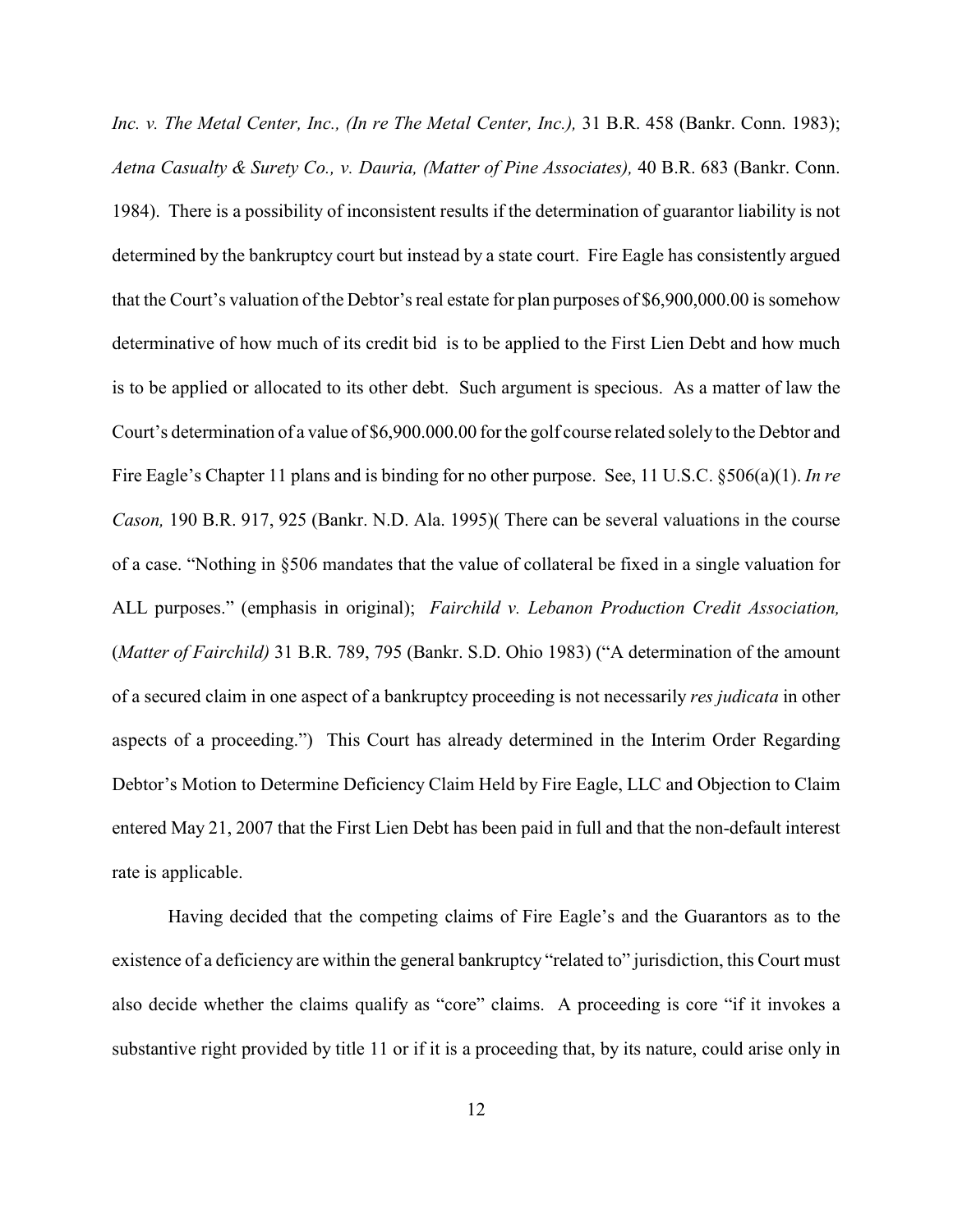the context of a bankruptcy case." *Wood,* 825 F.2d at 97. Claims between third parties are typically considered within the bankruptcy court's non-core jurisdiction. But see*, EOP-Colonade of Dallas Limited Partnership v. Faulkner (In re Stonebridge Technologies, Inc.)*, 430 F.3d 260 (5<sup>th</sup> Cir. 2005).

 In *Colonade*, the trustee of the liquidating trust brought an adversary proceeding, as lessee, against EOP-Colonade, the lessor, in connection with EOP's draw on a letter of credit that was provided as security for the debtor's commercial lease obligations with EOP. The trustee asserted that EOP breached the lease agreement and also made negligent representations to the bank that issued the letter of credit (causes of action the trustee came to own per a previous settlement with the bank) by prematurely drawing on the letter of credit and retaining an amount in excess of the claim cap of 11 U.S.C. §502(b)(6).

The 5<sup>th</sup> Circuit raised *sua sponte* the matter of jurisdiction as it appeared questionable with respect to the two negligent representation claims assigned to the trustee by the bank. The Court determined that assignment alone could not create bankruptcy jurisdiction to litigate a third party's cause of action. However, additional effects on the estate were evident: a claim by the bank against EOP affects the need for the bank to seek reimbursement from debtor's bankruptcy estate. EOP's draw on the letter of credit triggered the debtor's contractual responsibility to reimburse the bank for the draw on the letter of credit. These affects were sufficient to confer general bankruptcy jurisdiction. However, the  $5<sup>th</sup>$  Circuit also determined that the negligent representation claims were within the bankruptcy court's core jurisdiction because the third party negligent representation claims were dependent upon the interpretation of rights created in bankruptcy, specifically rights associated with  $\S 502(b)(6)$  and  $\S 365(a)$ . Because the resolution of those claims were dependent upon the rights created by the bankruptcy laws and could not exist but for the filing of the debtor's bankruptcy, the